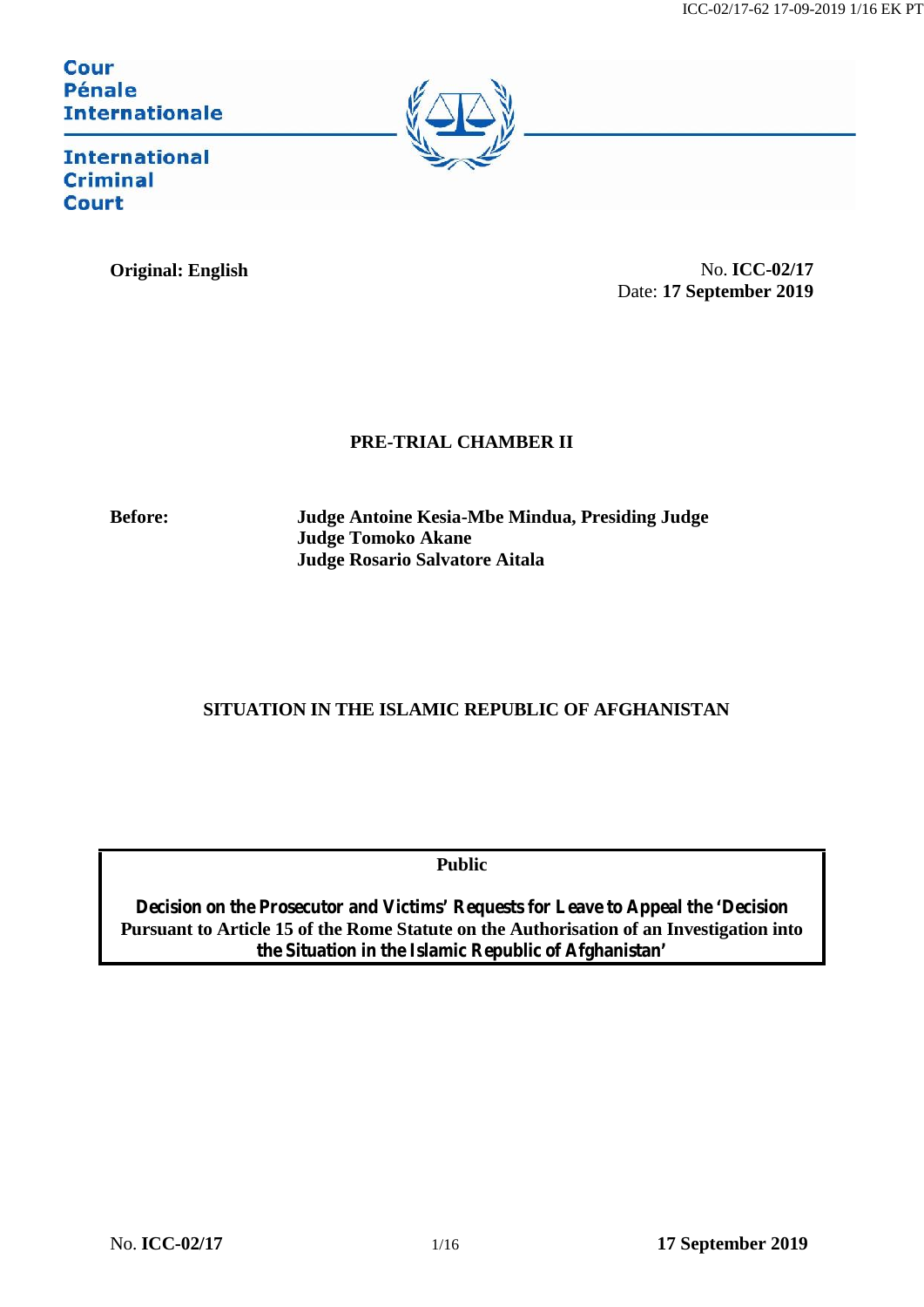# **Decision to be notified, in accordance with regulation 31 of the** *Regulations of the Court***,**

**to:**

| The Office of the Prosecutor<br>Ms Fatou Bensouda, Prosecutor<br>Mr James Stewart, Deputy Prosecutor |      | <b>Counsel for the Defence</b>                                         |
|------------------------------------------------------------------------------------------------------|------|------------------------------------------------------------------------|
| <b>Legal Representatives of the Victims</b><br>Mr Fergal Gaynor<br>Ms Nada Kiswanson van Hooydonk    |      | <b>Legal Representatives of the Applicants</b>                         |
| Ms Katherine Gallagher<br>Ms Margaret L. Satterthwaite<br>Ms Nikki Reisch                            |      |                                                                        |
| Mr Tim Moloney QC<br>Ms Megan Hirst                                                                  |      |                                                                        |
| Ms Nancy Hollander<br>Mr Mikołaj Pietrzak<br>Mr Ahmed Assad                                          |      |                                                                        |
| Mr Steven Powles QC                                                                                  |      |                                                                        |
| <b>Unrepresented Victims</b>                                                                         |      | <b>Unrepresented Applicants for</b><br><b>Participation/Reparation</b> |
| The Office of Public Counsel for Victims<br>Ms Paolina Massidda                                      |      | The Office of Public Counsel for the<br><b>Defence</b>                 |
| <b>States Representatives</b>                                                                        |      | <b>Amicus Curiae</b><br>Mr Dimitris Christopoulos<br>Ms Spojmie Nasiri |
| <b>REGISTRY</b>                                                                                      |      |                                                                        |
| Registrar<br>Mr Peter Lewis, Registrar                                                               |      | <b>Defence Support Section</b>                                         |
| <b>Victims and Witnesses Unit</b><br>Mr Nigel Verrill, Chief                                         |      | <b>Detention Section</b>                                               |
| <b>Victims Participation and Reparations</b><br><b>Section</b><br>Mr Philipp Ambach, Chief           |      | <b>Other</b>                                                           |
| No. ICC-02/17                                                                                        | 2/16 | 17 September 2019                                                      |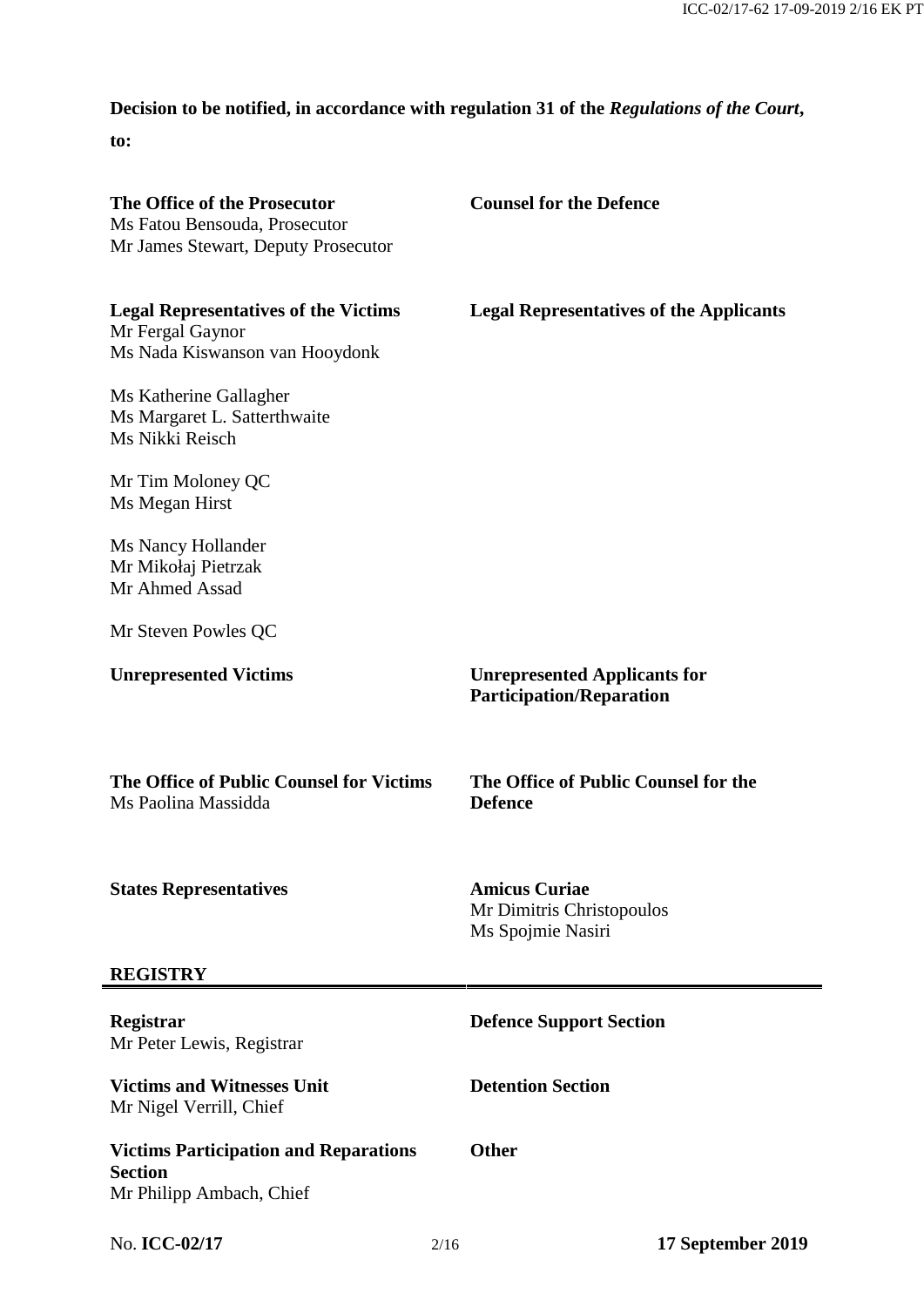**PRE-TRIAL CHAMBER II** of the International Criminal Court hereby issues this Decision on the Prosecutor and a number of victims' requests for leave to appeal the 'Decision Pursuant to Article 15 of the Rome Statute on the Authorisation of an Investigation into the Situation in the Islamic Republic of Afghanistan' ('Afghanistan' and 'Article 15 Decision').<sup>1</sup>

## **I. PROCEDURAL BACKGROUND**

- 1. On 3 November 2017, following notice dated 30 October 2017 of the Prosecutor's intention to request judicial authorisation to commence an investigation into the situation in Afghanistan, the Presidency decided 'to assign, with immediate effect, the situation in the Islamic Republic of Afghanistan to Pre-Trial Chamber III'.<sup>2</sup>
- 2. On 20 November 2017, after that the Chamber granted the Prosecutor's request for an extension of the page limit for the request for authorisation of an investigation into the situation in Afghanistan, $3$  the latter submitted the 'Request for authorisation of an investigation pursuant to article 15' ('Article 15 Request'), together with 14 annexes, in which the Pre-Trial Chamber was requested 'to authorise the commencement of an investigation into the Situation in the Islamic Republic of Afghanistan in relation to alleged crimes committed on the territory of Afghanistan in the period since 1 May 2003, as well as other alleged crimes that have a nexus to the armed conflict in Afghanistan and are sufficiently linked to the situation and were committed on the territory of other States Parties in the period since 1 July 2002'.<sup>4</sup>
- 3. Throughout the period 12 December 2017 to 9 February 2018, the Prosecutor provided, as ordered by the Chamber, additional information concerning, *inter alia*, (i) allegations attributed to special forces of a number of international forces operating in Afghanistan; (ii) the national investigations and/or prosecutions in Afghanistan; (iii) the structure, conduct, policies and organisation of other relevant States and entities.<sup>5</sup>

<sup>&</sup>lt;sup>1</sup> Pre-Trial Chamber II, Decision Pursuant to Article 15 of the Rome Statute on the Authorisation of an Investigation into the Situation in the Islamic Republic of Afghanistan, 12 April 2019, ICC-02/17-33.

<sup>&</sup>lt;sup>2</sup> Presidency, Decision assigning the situation in the Islamic Republic of Afghanistan, 3 November 2017, ICC-02/17-1, with public Annex I (Prosecutor's 'Notice pursuant to regulation 45 of the Regulations of the Court').

<sup>&</sup>lt;sup>3</sup> Prosecutor, Request for extension of the page limit for a request for authorisation of an investigation pursuant to article 15 of the Rome Statute, 3 November 2017, ICC-02/17-2; Pre-Trial Chamber III, Decision on the Prosecutor's Request for Extension of the Page Limit, 9 November 2017, ICC-02/17-5.

 $4$  Prosecutor, Request for authorisation of an investigation pursuant to article 15, 20 November 2017, ICC-02/17-7-Conf-Exp, with confidential *ex parte* Annexes 1, 2A, 2B, 2C, 3A, 3B, 3C, 4A, 4B, 4C and 6, only available to

 $5$  Prosecutor, Prosecutor's provision of additional information pursuant to Pre-Trial Chamber III's "Order to the Prosecutor to Provide Additional Information" (ICC-02/17-8), 12 December 2017, ICC-02/17-12, with one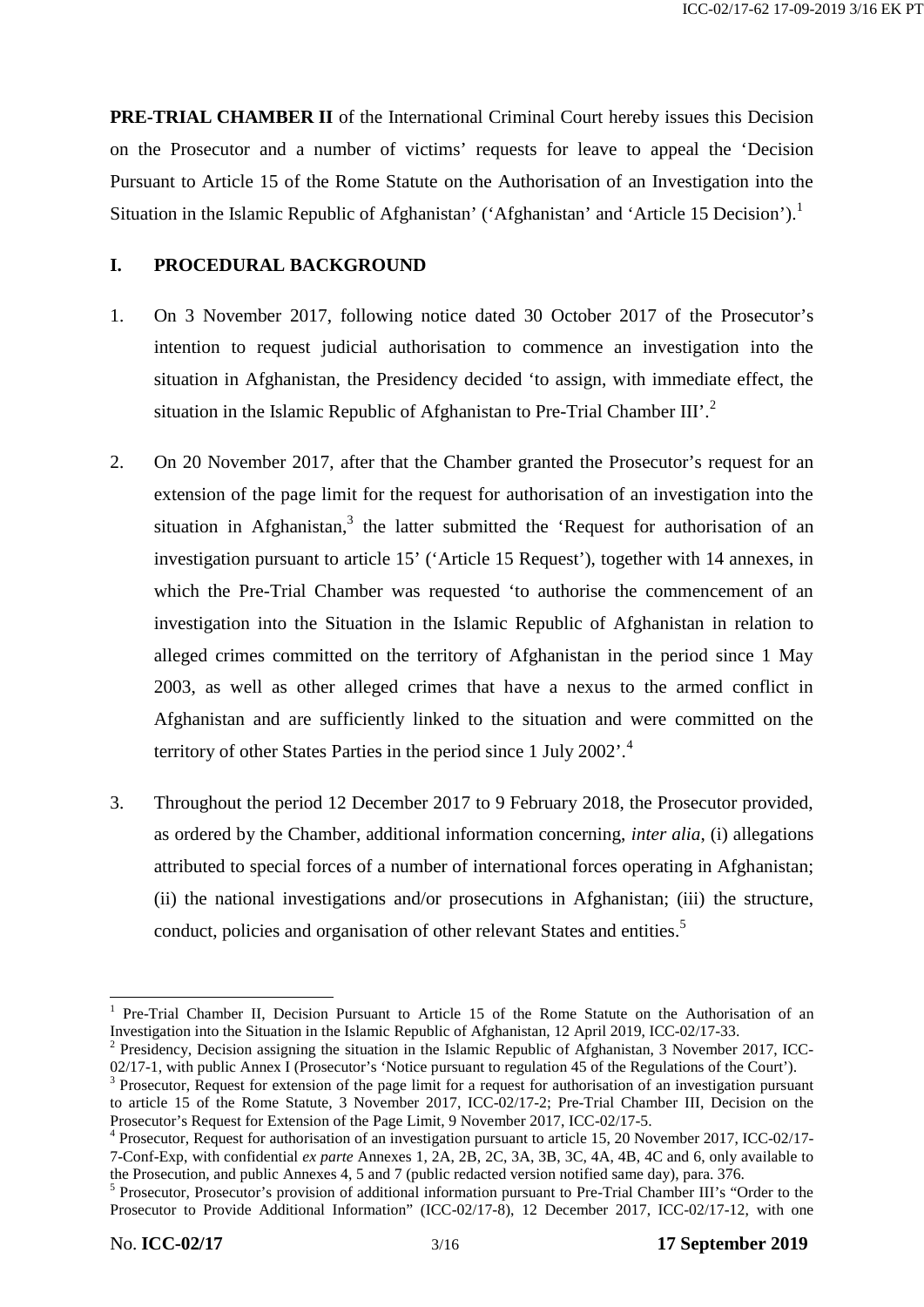- 4. On 20 February 2018, after having transmitted to the Chamber, pursuant to the latter's instructions,<sup>6</sup> the representations of victims submitted in accordance with Article 15(3) of the Rome Statute ('Statute') on a rolling basis together with reports containing a preliminary assessment of the representations,<sup>7</sup> the Registry submitted a final consolidated report summarising the process of collecting the victims' representations and the victims' views on whether or not they wished an investigation into the situation in Afghanistan to be authorised. $8$
- 5. On 16 March 2018, the Presidency recomposed the Chambers of the Court and assigned the situation in Afghanistan to Pre-Trial Chamber II. $<sup>9</sup>$ </sup>
- 6. On 12 April 2019, the Chamber rendered the Article 15 Decision rejecting the Prosecutor's Article 15 Request on the grounds 'that an investigation into the situation in Afghanistan at this stage would not serve the interests of justice';  $^{10}$  on 31 May 2019, Judge Antoine Kesia-Mbe Mindua issued his concurring and separate opinion.<sup>11</sup>
- 7. On 7 June 2019, the Prosecutor filed a request for leave to appeal the Article 15 Decision ('Prosecutor's Request').<sup>12</sup>

confidential *ex parte* Annex, only available to the Prosecution; ICC-02/17-13-Secret-Exp; ICC-02/17-14-Secret- Exp; Prosecution response to the Second Order to the Prosecutor to provide Additional Information, 9 February

<sup>2018,</sup> ICC-02/17-26, with public Annexes A to C.<br>
<sup>6</sup> Pre-Trial Chamber III, Order to the Victims Participation and Reparation Section Concerning Victims' Representations. 9 November 2017. ICC-02/17-6.

<sup>&</sup>lt;sup>7</sup> First Transmission and Report on 7 December 2017: ICC-02/17-10 with five confidential *ex parte* annexes; ICC-02/17-11-Red with two confidential *ex parte* annexes; the Court received one individual and four collective representation forms; Second Transmission and Report on 21 December 2017: ICC-02/17-15 with seven confidential *ex parte* annexes; ICC-02/17-16-Red with one confidential *ex parte* annex; the Court received three individual and four collective representation forms; Third Transmission and Report on 11 January 2018: ICC- 02/17-17 with 28 confidential *ex parte* annexes; ICC-02/17-18 with one confidential *ex parte* annex; the Court received five individual and 23 collective representation forms; Fourth Transmission and Report on 25 January 2018: ICC-02/17-19 with 47 confidential *ex parte* annexes; ICC-02/17-20-Red with 3 confidential *ex parte* annexes; the Court received five individual and 42 collective representation forms; Fifth Transmission and Report on 2 February 2018: ICC-02/17-21 with 138 confidential *ex parte* annexes; ICC-02/17-22-Red with three confidential *ex parte* annexes; the Court received 58 individual and 80 collective representation forms; Sixth Transmission and Report on 5 February 2018: ICC-02/17-24 with 165 confidential *ex parte* annexes; ICC-02/17- 25 with two confidential *ex parte* annexes; the Court received 29 individual and 136 collective representation forms; Seventh Transmission and Report on 9 February 2018: ICC-02/17-27 with 309 confidential *ex parte* annexes; ICC-02/17-28 with two confidential *ex parte* annexes; the Court received 72 individual and 237 collective representation forms.<br><sup>8</sup> Registry, Final Consolidated Registry Report on Victims' Representations Pursuant to the Pre-Trial Chamber's

Order ICC-02/17-6 of 9 November 2017, 20 February 2018, ICC-02/17-29, with confidential and public redacted

versions of Annex I and confidential *ex parte* Annex II, only available to the Registry.<br><sup>9</sup> Presidency, Decision assigning judges to divisions and recomposing Chambers, 16 March 2018, ICC-02/17-30.<br><sup>10</sup> Article 15 Decis

<sup>&</sup>lt;sup>12</sup> Prosecutor, Request for Leave to Appeal the "Decision Pursuant to Article 15 of the Rome Statute on the Authorisation of an Investigation into the Situation in the Islamic Republic of Afghanistan", 7 June 2019, ICC- 02/17-34.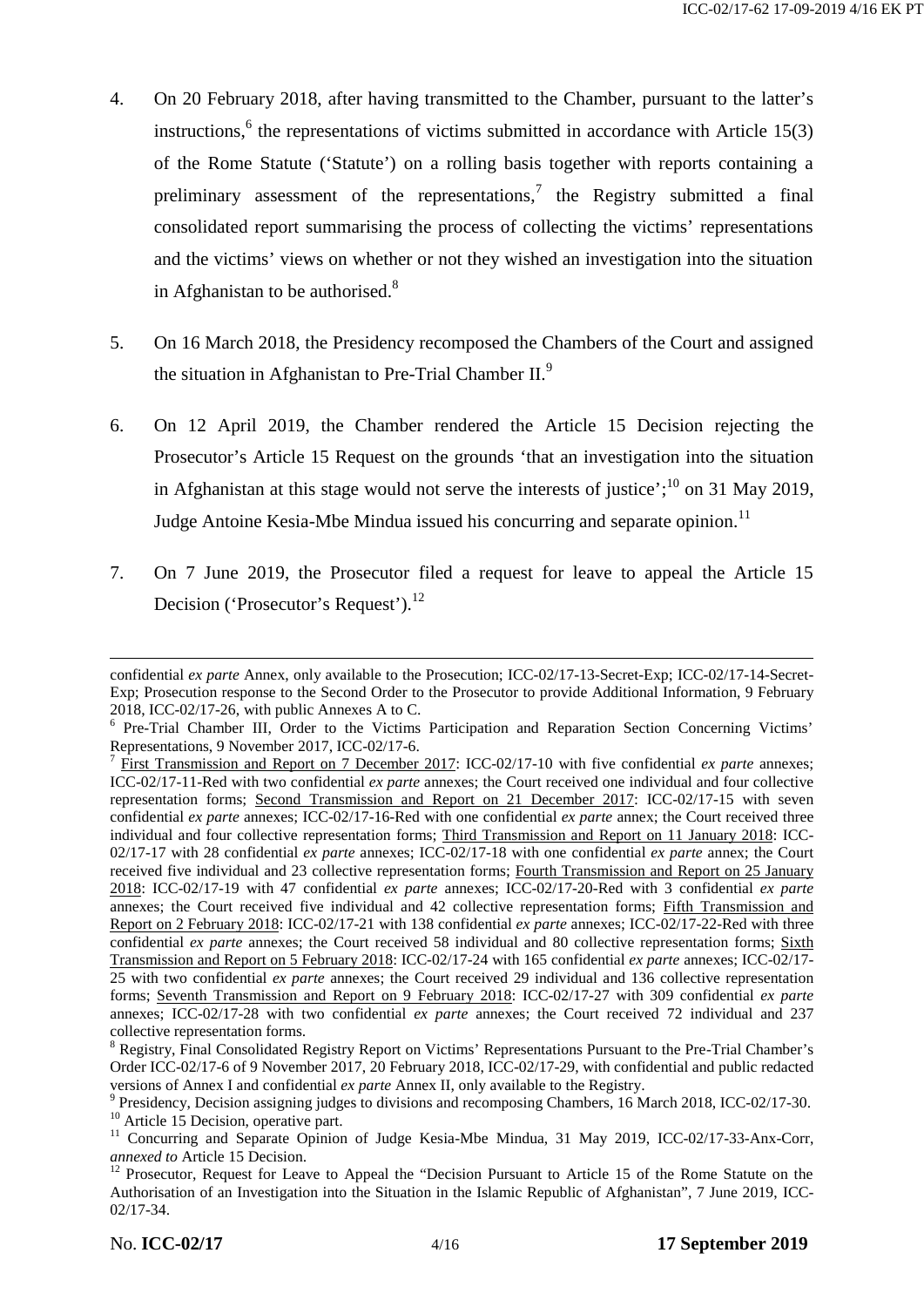- 8. On 10 June 2019, a first group of non-governmental organisations ('First Group of *Amicus Curiae* Organisations') and the Office of Public Counsel for Victims ('OPCV') respectively requested to be granted leave to file written *amicus curiae* submissions and to appear before the Chamber by way of written submissions to address the issues raised in the Prosecutor's Request.<sup>13</sup>
- 9. On the same day, the Legal Representatives of 82 victims and two organisations, who had made article 15(3) representations before the Chamber, filed, pursuant to article 82(1)(d) of the Statute, a request for leave to appeal the Article 15 Decision before Pre- Trial Chamber II, seeking certification of six issues for appeal ('Victims' Request').<sup>14</sup> Additionally, they filed a notice of appeal of the same decision before the Appeals Chamber pursuant to article  $82(1)(a)$ ,<sup>15</sup> as also did the Legal Representatives of six other victims<sup>16</sup> and of an individual victim.<sup>17</sup>
- 10. On 12 June 2019, the Prosecutor filed observations to address procedural issues related to the parallel judicial proceedings arising from the Article 15 Decision before Pre-Trial Chamber II and the Appeals Chamber ('Observations').<sup>18</sup>
- 11. On the same day, the Chamber granted both the First Group of *Amicus Curiae* Organisations and the OPCV's requests to submit written observations.<sup>19</sup>
- 12. On 13 June 2019, two non-governmental organisations filed a response to the Prosecutor's Request for leave to appeal ('13 June 2019 First Response').<sup>20</sup> On the same

<sup>13</sup> First Group of *Amicus Curiae* Organisations, Request for Leave to File *Amicus Curiae* Submissions on Behalf of Human Rights Organizations in Afghanistan, 10 June 2019, ICC-02/17-35, with public Annex A; OPCV, Request to appear before the Chamber pursuant to regulation 81(4)(b) of the Regulations of the Court, 10 June

<sup>2019,</sup> ICC-02/17-39. <sup>14</sup> Legal Representatives of Victims, Victims' request for leave to appeal the 'Decision Pursuant to Article 15 of the Rome Statute on the Authorisation of an Investigation into the Situation in the Islamic Republic of Afghanistan', 10 June 2019, ICC-02/17-37, with confidential Annex I.<br><sup>15</sup> Legal Representatives of Victims, Victims' Notice of Appeal of the 'Decision Pursuant to Article 15 of the

Rome Statute on the Authorisation of an Investigation into the Situation in the Islamic Republic of Afghanistan', 10 June 2019, ICC-02/17-36, with confidential Annex I.

 $16$  Legal Representatives of Victims, Victims' Notice of Appeal of the "Decision Pursuant to Article 15 of the Rome Statute on the Authorisation of an Investigation into the Situation in the Islamic Republic of Afghanistan", 10 June 2019, ICC-02/17-38, with public Annexes. <sup>17</sup> Legal Representatives of Victims, Notice of appeal against the "Decision Pursuant to Article 15 of the Rome

Statute on the Authorisation of an Investigation into the Situation in the Islamic Republic of Afghanistan" (ICC-

<sup>02/17-33), 12</sup> June 2019, ICC-02/17-40-Corr (corrected version notified on 12 June 2019).<br><sup>18</sup> Prosecutor, Observations concerning diverging judicial proceedings arising from the Pre-Trial Chamber's decision under article 15 (filed simultaneously before Pre-Trial Chamber II and the Appeals Chamber), 12 June 2019, ICC-02/17-42.

<sup>19</sup> Pre-Trial Chamber II, Decision on the 'Request for Leave to File *Amicus Curiae* Submissions on Behalf of Human Rights Organizations in Afghanistan' (ICC-02/17-35) and on the 'Request to appear before the Chamber pursuant to regulation 81(4)(b) of the Regulations of the Court' (ICC-02/17-39), 12 June 2019, ICC-02/17-43.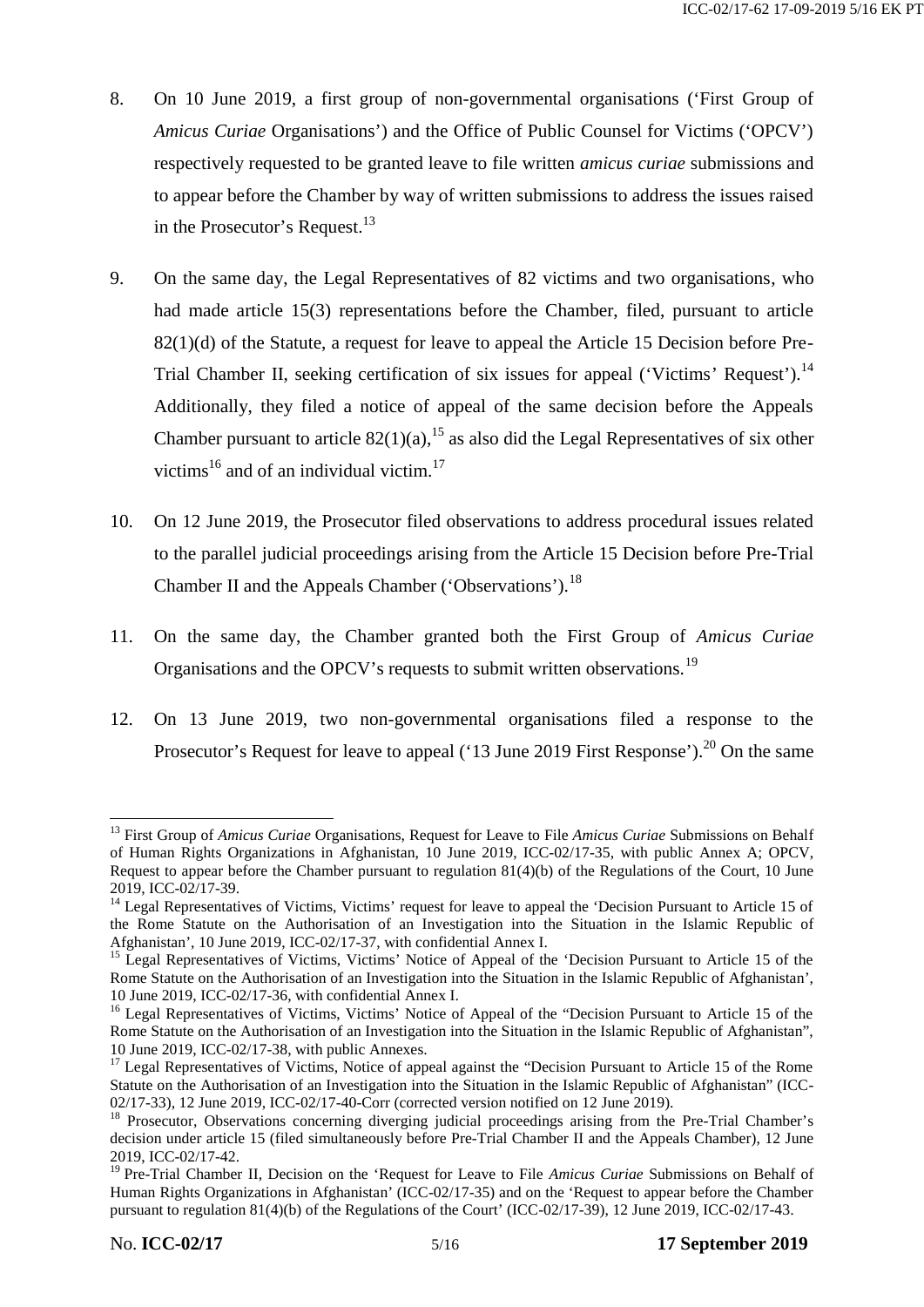day, the Legal Representatives of seven victims also submitted a response to the Prosecutor and other victims' requests for leave to appeal the Article 15 Decision ('13 June 2019 Second Response'). $^{21}$ 

- 13. On 14 June 2019, a second group of non-governmental organisations ('Second Group of *Amicus Curiae* Organisations') requested the Chamber to be granted leave to file written *amicus curiae* submissions on the Prosecutor's Request and Observations.<sup>22</sup> On 17 June 2019, the Chamber granted that request.  $23$
- 14. On 18 June 2019, the Prosecutor filed a request (i) proposing the Chamber to file a response to the forthcoming *amicus curiae* submissions; and (ii) requesting to be granted leave to reply to the 13 June 2019 First and Second Response.<sup>24</sup> On the same day, the Chamber granted that request.<sup>25</sup>
- 15. On 11 July 2019, the First and Second Group of *Amicus Curiae* Organisations filed their respective written submissions pursuant to rule 103 of the Rules of Procedure and Evidence ('Rules', 'First *Amicus Curiae* Submissions' and 'Second *Amicus Curiae* Submissions').<sup>26</sup> The day after, the OPCV also filed its submissions in the general interest of the victims. $27$
- 16. On 19 July 2019, the Prosecutor submitted a consolidated response to the 13 June 2019 First Response and to the *Amicus Curiae*'s submissions ('Prosecutor's Response').<sup>28</sup>

 $^{20}$  Reprieve/Foundation for Fundamental Rights Pakistan, RESPONSE TO OFFICE OF THE PROSECUTOR'S: 'Request for Leave to Appeal the "Decision Pursuant to Article 15 of the Rome Statute on the Authorisation of an Investigation into the Situation in the Islamic Republic of Afghanistan', 13 June 2019, ICC-02/17-44.

<sup>&</sup>lt;sup>21</sup> Legal Representatives of Victims, Victims' response to the Requests for Leave to Appeal filed by the Prosecution and by other victims, 13 June 2019, ICC-02/17-45.

<sup>&</sup>lt;sup>22</sup> Second Group of *Amicus Curiae* Organisations, Request for Leave to Submit *Amicus Curiae* Observations Pursuant to Rule 103 of the Rules of Procedure and Evidence, 14 June 2019, ICC-02/17-46-Corr (corrected version notified on 17 June 2019).

<sup>&</sup>lt;sup>23</sup> Pre-Trial Chamber II, Decision on the 'Request for Leave to Submit *Amicus Curiae* Observations Pursuant to Rule 103 of the Rules of Procedure and Evidence' (ICC-02/17-46), 17 June 2019, ICC-02/17-47.

<sup>&</sup>lt;sup>24</sup> Prosecutor, Request for scheduling order under rules 91(2) and 103(2), and regulation 24, 18 June 2019, ICC-

<sup>02/17-48.&</sup>lt;br><sup>25</sup> Pre-Trial Chamber II, Decision on the 'Request for scheduling order under rules 91(2) and 103(2), and regulation 24' (ICC-02/17-48), 18 June 2019, ICC-02/17-49 (notified on 19 June 2019).

<sup>&</sup>lt;sup>26</sup> First Group of *Amicus Curiae* Organisations, *Amicus Curiae* Submissions on Behalf of Human Rights Organizations in Afghanistan, 11 July 2019, ICC-02/17-57, with confidential Annexes A to E and public Annexes F to H; Second Group of *Amicus Curiae* Organisations, *Amicus Curiae* Observations Pursuant to Rule 103 of the Rules of Procedure and Evidence, 11 July 2019, ICC-02/17-58, with a public Annex (notified on 12

 $27$  OPCV, Submissions in the general interest of the Victims on the Prosecution's Request for Leave to Appeal the "Decision Pursuant to Article 15 of the Rome Statute on the Authorisation of an Investigation into the Situation in the Islamic Republic of Afghanistan", 12 July 2019, ICC-02/17-59, with a public Annex. <sup>28</sup> Prosecutor, Consolidated response to submissions by *amici curiae*, under rule 103(2), and reply to the

response of certain participating victims, 19 July 2019, ICC-02/17-60.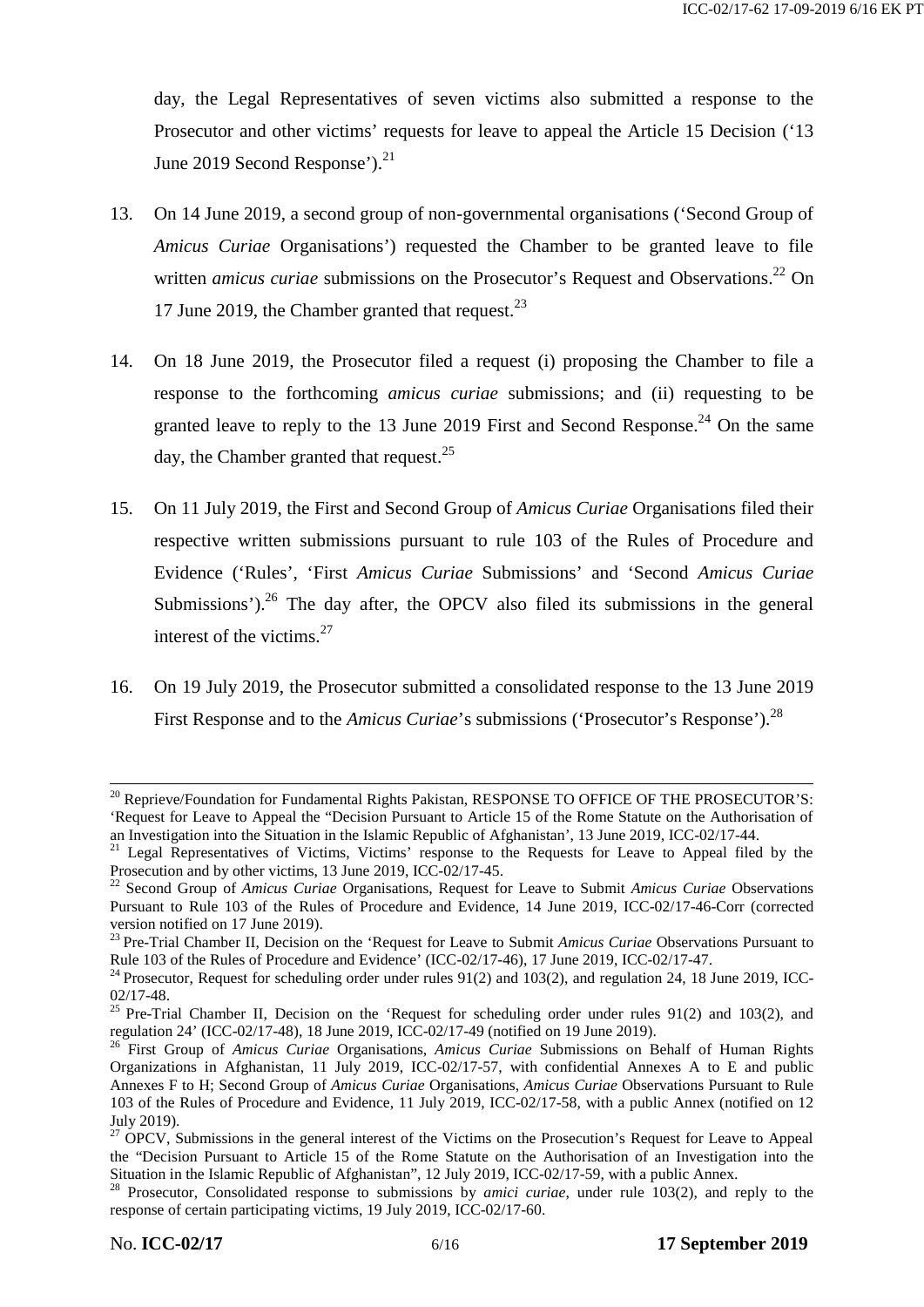#### **CHAMBER'S DETERMINATIONS**

### **II. VICTIMS' REQUEST**

- 17. The Legal Representatives identify as many as six issues for which they seek certification for appeal;<sup>29</sup> as well as the Prosecutor and the *amici curiae*, they have also submitted several observations as to whether victims have procedural standing to appeal a decision under article  $82(1)(d)$  of the Statute.<sup>30</sup> In light of the preliminary and critical nature of this issue, the Chamber considers it appropriate to first address it.
- 18. At the outset, the Chamber finds it necessary to clarify the meaning and content of the notion of 'victim' for the purposes of the interpretation of the Court's statutory instruments, most notably rule 85 of the Rules. Not all individuals in a position to claim to have suffered harm from mass atrocities qualify as 'victims' vested with participatory rights and prerogatives in respect of proceedings before the Court; not until – and unless – they have been going through the statutory process of applying for being recognised as 'victims' by the relevant organs of the Court. Only those individuals who have been recognised as victims according to the relevant statutory provisions are vested with procedural rights. Furthermore, while the Statute refers to 'victims' in the context and for the purposes of all stages of the proceedings, including the pre-authorisation stage, the Chamber is of the view that the specific nature and scope of the prerogatives attached to the status of victims significantly varies depending on the nature, object and purpose of the specific procedural phase at stake.
- 19. Before the issuance of a Pre-Trial Chamber's decision *granting* the Prosecutor's request for an authorisation to open an investigation *proprio motu* under article 15 of the Statute, one may say that the Court's jurisdiction cannot yet be considered as actually 'triggered'. It is only *following* a Chamber's authorisation of the investigation that it will be possible for proceedings to be defined in terms of identification of the specific incidents suitable to become the subject matter of the Prosecutor's case(s) and of their relevant objective, subjective and temporal circumstances. Accordingly, at this stage, individuals alleging having suffered harm within the meaning of rule 85 of the Rules can only be considered as *potential* victims, aiming at having their status assessed by the Court in accordance with the relevant statutory instruments; only in the event that

<sup>29</sup> Victims' Request, paras 47, 53, 59, 63, 68, 73. <sup>30</sup> Victims' Request, paras 21-42; Observations, paras 6, 8, 12-13, 15-17, 19, 21; Second *Amicus Curiae* Submissions, paras 10, 77-88, 89-96; Prosecutor's Response, paras 18-24.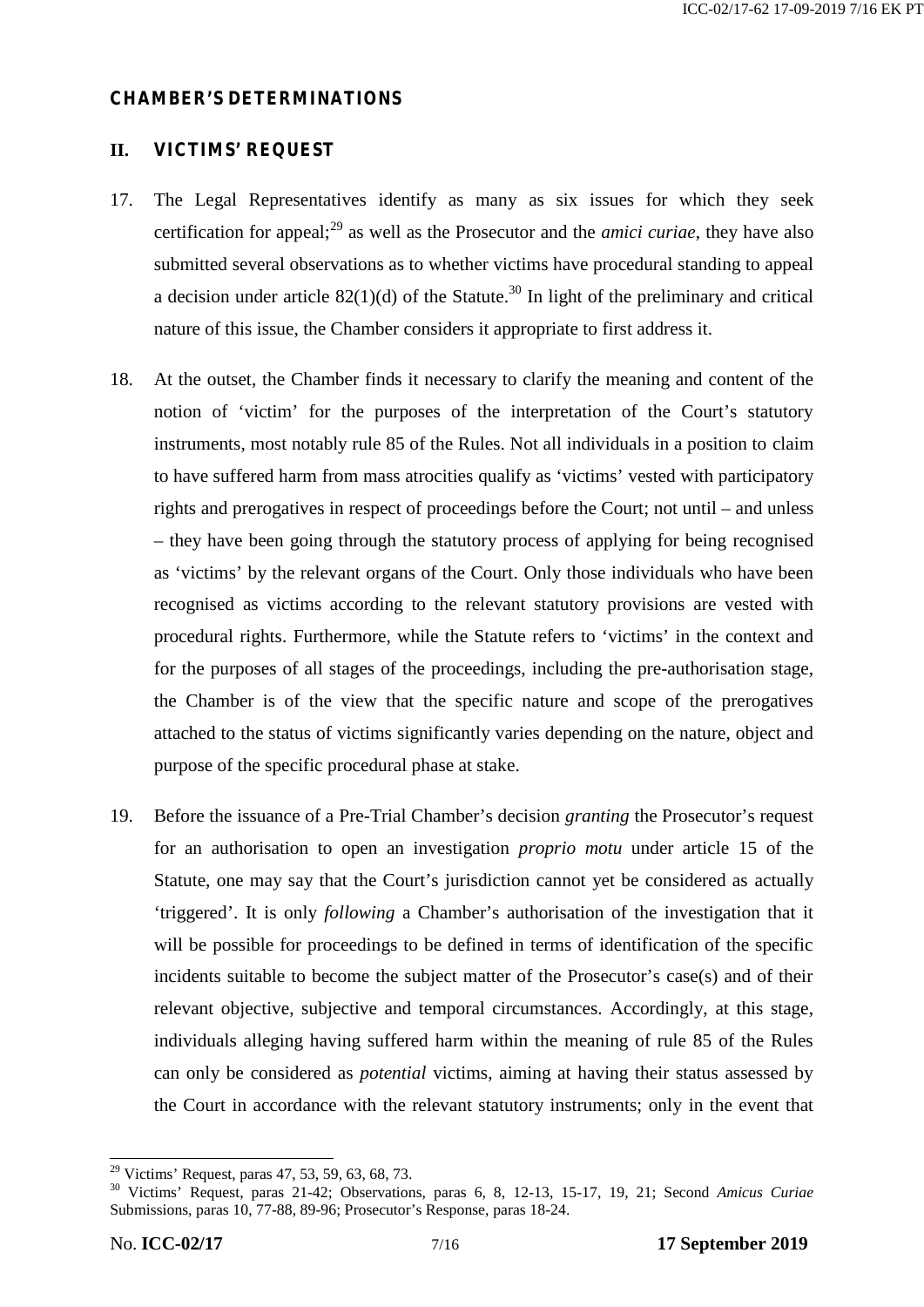the relevant requirements are met, will the applicants be recognised as victims and specific individual procedural rights will be vested in them. During this phase, the Chamber has no access to the identity and other personal information of these individuals and hence no possibility for scrutiny as to the genuineness of their claims. Access and scrutiny will only become possible at a later stage, namely in the context of the specific procedure aiming at assessing the relevant requirements of those applying to have their status of victim and their ensuing participatory rights recognised. This procedure involves both the Registry, responsible for the gathering and the preliminary assessment of victims' applications and their transmission to the Pre-Trial Chamber, and the latter, ultimately responsible for determining which applicants, if any, meet all the relevant requirements so as to be admitted and allowed to participate as victims in the proceedings. $31$ 

- 20. For the purposes of this decision, the Chamber finds that the individuals who submitted the Victims' Request only qualify as *potential* victims, whose procedural rights are limited to those expressly bestowed on them: $32 \text{ since the Statute is silent as to a right to }$ apply for leave to appeal a decision under article 15, the Chamber believes that potential victims cannot be considered as vested with such right.
- 21. In the view of the Chamber, this conclusion is not only supported by the wording of the relevant texts, but also consistent with the Statute's broader approach to appeals proceedings. First, the victims' most significant and distinctive participatory right, as encompassed in article 68 of the Statute, consists in the possibility to voice their 'views and concerns'. However significant and meaningful, this right of voice cannot *per se*, in the absence of an explicit provision to this effect, be construed as encompassing a right to request a leave for appeal. Accordingly, the Chamber finds it impossible to conclude that, by mere virtue of the general provision of article 68 of the Statute, victims may qualify as 'parties to the proceedings'; even less so in the context of article 15 proceedings prior to the Chamber's decision on whether to authorise a *proprio motu* investigation. Although (potential) victims are the only interveners before the Chamber together with the Prosecutor at that stage, their role is limited to their right to submit information to the Chamber through article 15(3) representations. Accordingly, the Chamber finds that potential victims at the pre-authorisation stage do not qualify as '[e]ither parties' for the purposes of an application under article 82(1) of the Statute.

<sup>&</sup>lt;sup>31</sup> *See* article 68(3) of the Statute and rules 89-93 of the Rules.<br><sup>32</sup> *See e.g.* article 15(3) of the Statute.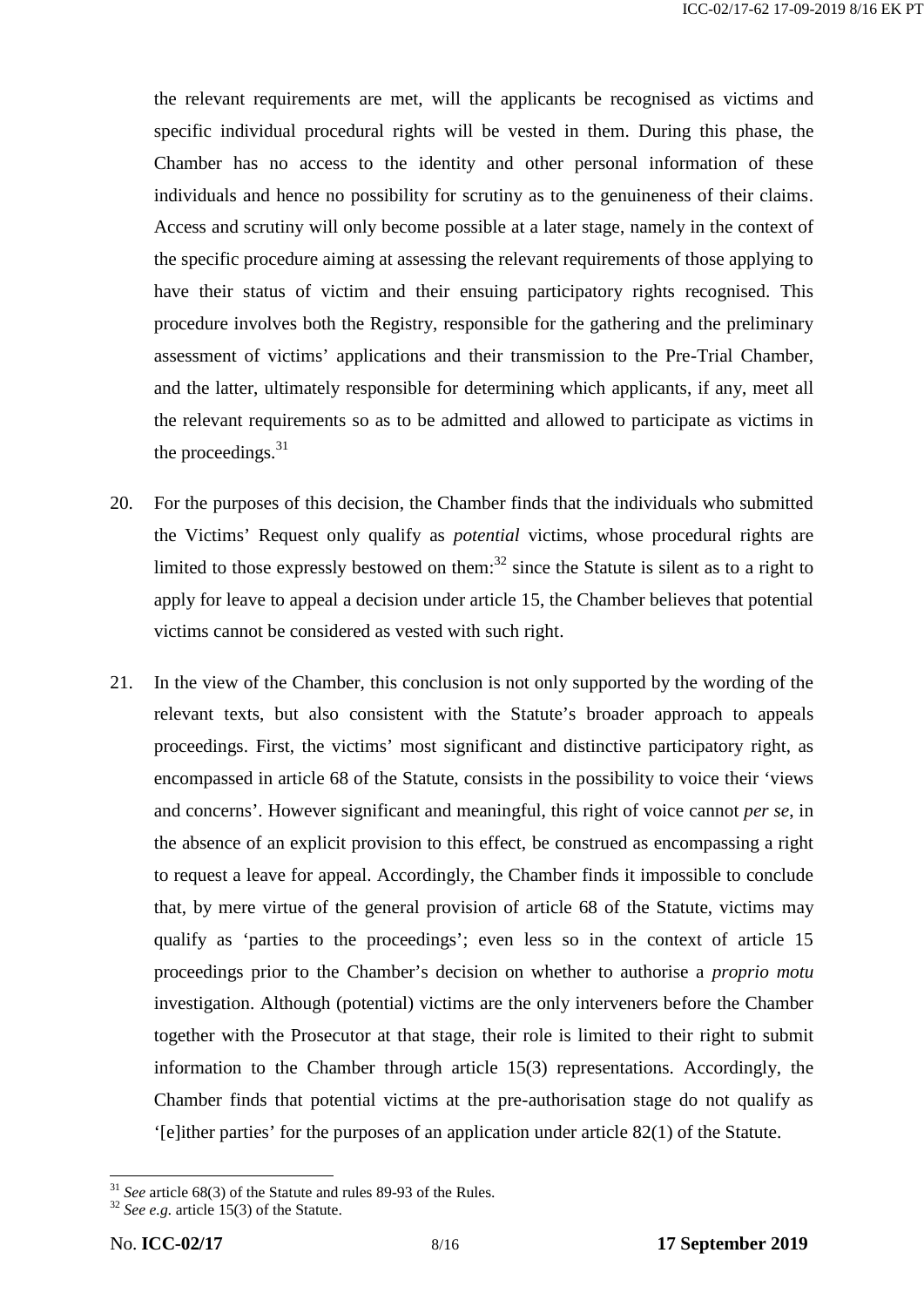- 22. The Chamber also takes the view that reading article 82(1)(d) in such a way as to include potential victims among those vested with the right to lodge a request for leave to appeal a decision under article 15 of the Statute might result in unduly broadening – and possibly subverting – the overall statutory framework when it comes to appeals proceedings.<sup>33</sup> Indeed, once the absence of a provision explicitly vesting victims with a right to appeal were no longer to be considered an obstacle for such right to exist, one may submit that there is no statutory basis or good reason to limit this approach to article 82(1)(d) in the context of article 15 proceedings; a similarly broad and liberal approach would have to be adopted to the benefit of victims in respect of *any* decision, including those listed in article 81 and 82 of the Statute. In the view of the Chamber, this conclusion would be too far-fetching, and unwarranted by either the text or the *rationale* of the relevant statutory provisions.
- 23. The Chamber finds this conclusion supported by the fact that, whenever the drafters' intention was to vest victims with a right of appeal, they did explicitly provide for it: article 82(4) of the Statute allows reparation orders to be appealed by victims, *i.e.* those individuals whose status as participating victim has been procedurally recognised. $34$ Accordingly, the Chamber is persuaded that the silence of the Statute cannot be construed as vesting a right to (request leave to) appeal in individuals whose status as victims is only potential. $35$
- 24. Furthermore, it is to be recalled that, following and as a result of extensive discussions in the context of the preparatory works of the Statute, it was decided to vest the power

<sup>&</sup>lt;sup>33</sup> The Chamber is aware that it has been accepted that, in particular circumstances, States may appeal a decision under article 82(1). However, the Chamber underlines that, first, such recognition of a States' right of appeal has always taken place when judicial criminal proceedings were already ongoing. Second, such recognition is justified either because (i) the State in question could, according to the Statute, especially articles 18(4) and 19(6), trigger the mechanism leading to the impugned decision and appeal it pursuant to article 82 of the Statute (*see e.g.* Appeals Chamber, *Prosecutor v. Simone Gbagbo*, Judgment on the appeal of Côte d'Ivoire against the decision of Pre-Trial Chamber I of 11 December 2014 entitled "Decision on Côte d'Ivoire's challenge to the admissibility of the case against Simone Gbagbo", 27 May 2015, ICC-02/11-01/12-75-Red); or (ii) the State's own conduct constituted the matter at hand, which rendered it a party defending own interests (*see e.g.* Pre-Trial Chamber II, *The Prosecutor v. Omar Hassan Ahmad al-Bashir*, Decision on Jordan's request for leave to appeal,

<sup>&</sup>lt;sup>34</sup> See article 82(4) of the Statute; 'A legal representative of victims [...] may appeal against the order for reparations, as provided in the Rules of Procedure and Evidence'.

 $\frac{35}{11}$  It is also to be noted that never in the Court's jurisprudence has the existence of such *locus standi* been addressed, let alone been granted. The only debated issue regarding the victims' role in proceedings linked to interlocutory appeals at the pre-authorisation and investigation stages has been their right to participate in such proceedings. This renders clear that they have never been considered as potential appellants under article 82(1)(d). *See e.g.* Appeals Chamber, *Prosecutor v. Laurent Gbagbo and Charles Blé Goudé*, Reasons for the "Decision on the 'Request for the recognition of the right of victims authorized to participate in the case to automatically participate in any interlocutory appeal arising from the case and, in the alternative, application to participate in the interlocutory appeal against the ninth decision on Mr Gbagbo's detention (ICC-02/11-01/15- 134-Red3)", 31 July 2015, ICC-02/11-01/15-172, paras 12, 15-19.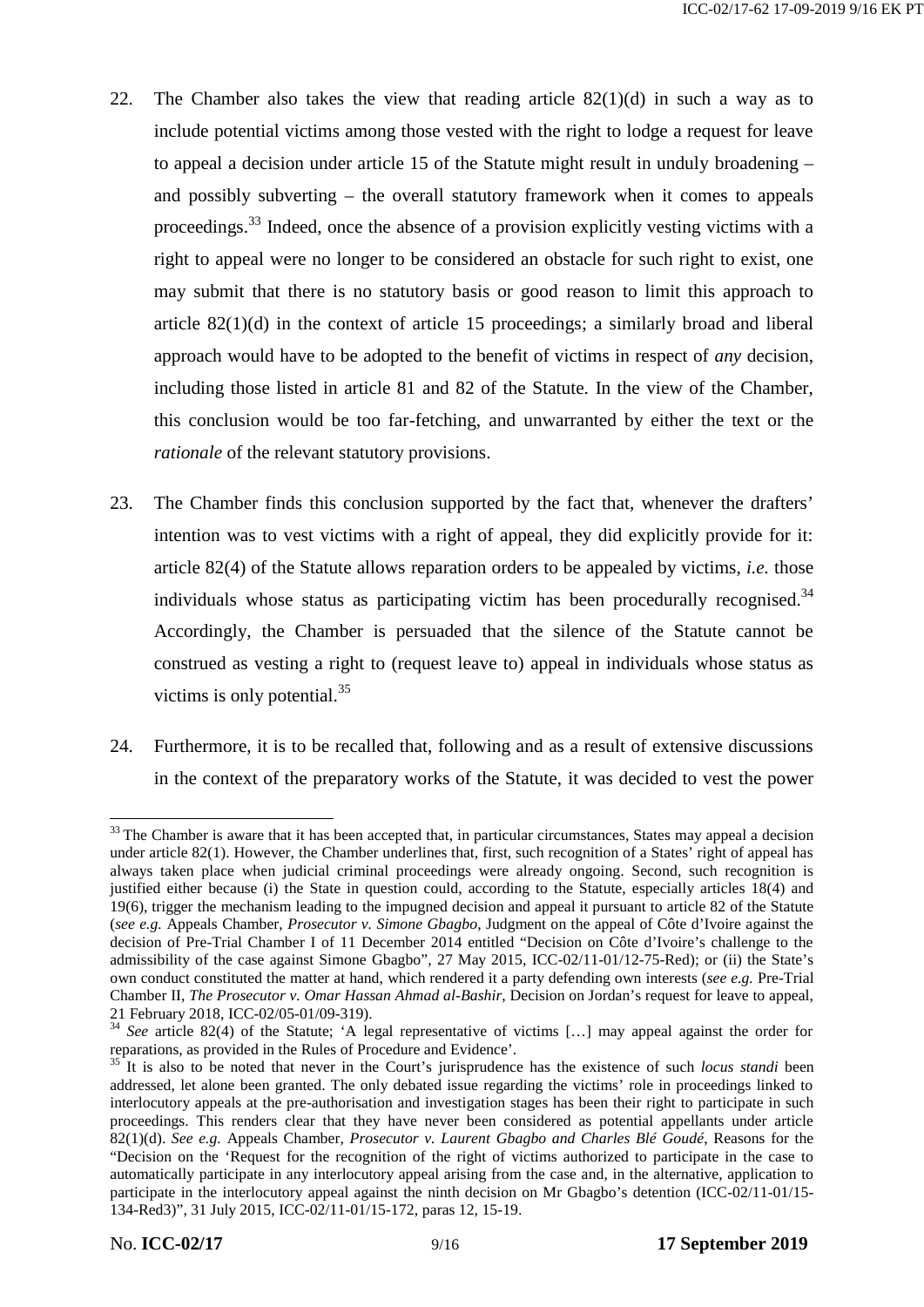to trigger article 15 proceedings exclusively in the Prosecutor. In the view of the Chamber, allowing (potential) victims to request leave for an appeal review of the decision adjudicating those proceedings would subvert this legislative choice and thus unduly interfere with the delicate balance underlying the provision as a whole.<sup>36</sup> According to the Statute, the Prosecutor is meant to act as the driving engine of the investigations, enjoying exclusive responsibility when it comes to assess the feasibility of investigations: allowing potential victims to request for leave to appeal decisions pursuant to article 15, independently from – and thus possibly against – the determinations of the Prosecutor, does not seem to be consistent or compatible with this approach. It may *inter alia* result in individuals or organisations alleging to be or represent 'victims' of crimes overcoming and nullifying the Prosecution's determinations, despite their not being privy to the information available to the latter. The Chamber considers that this would damage the coherence, internal balance and the very functioning of the system as devised by the Statute.

25. Finally, the Chamber notes that this conclusion, based both on the wording of the relevant provisions and the statutory overall system of appellate review, is fully compliant with international human rights norms.<sup>37</sup> While the Court's jurisprudence has to some extent and in some respects indeed progressed towards strengthening the procedural entitlements of victims, this has always happened on the basis of strong supporting elements to be found either in specific provisions or in the overall principles underlying the Court's legal framework. In the present case, the Chamber is unable to find a basis adequately supporting such extension in the statutory instruments as currently in force. While being fully aware of the victims' suffering, and of the need for

<sup>&</sup>lt;sup>36</sup> Indeed, victims only have a right to appeal pursuant to article 82(4), *i.e.* against reparation orders: this right ensues from the fact that victims can be considered as 'parties' only to reparation proceedings under article 75 of the Statute, since the latter are the only proceedings they may initiate by themselves through a request for reparations (*see e.g.* Appeals Chamber, *Prosecutor v. Thomas Lubanga Dyilo*, Decision on the admissibility of the appeals against Trial Chamber I's "Decision establishing the principles and procedures to be applied to reparations" and directions on the further conduct of proceedings, 14 December 2012, ICC-01/04-01/06-2953, para. 67). Hence, a right to appeal a certain decision is dependent upon the status of 'party' of the prospective appellant, which in turn is determined by the possibility of triggering the judicial proceedings leading to the

impugned decision. <sup>37</sup> *See e.g.* Appeals Chamber, *Situation in the Democratic Republic of the Congo*, Judgement on the Prosecutor's Application for Extraordinary Review of Pre-Trial Chamber I's 31 March 2006 Decision Denying Leave to Appeal, 24 July 2006, ICC-01/04-168, paras 38-39; Appeals Chamber, *Prosecutor v. Thomas Lubanga Dyilo*, Decision on the "Urgent Request for Directions" of the Kingdom of the Netherlands of 17 August 2011, 26 August 2011, ICC-01/04-01/06-2799, para. 7; Appeals Chamber, *Prosecutor v. Germain Katanga*, Decision on the admissibility of the appeal against the "Decision on the application for the interim release of detained Witnesses DRC-D02-P0236, DRCD02-P0228 and DRC-D02-P0350", 20 January 2014, ICC-01/04-01/07-3424, para. 28; Appeals Chamber, *Prosecutor v. Bemba et al.*, Decision on the "Requête en appel de la défense de monsieur Aimé Kilolo Musamba contre la décision de la Chambre de première instance VII du 17 novembre 2015.", 23 December 2015, ICC-01/05-01/13-1533, para. 14.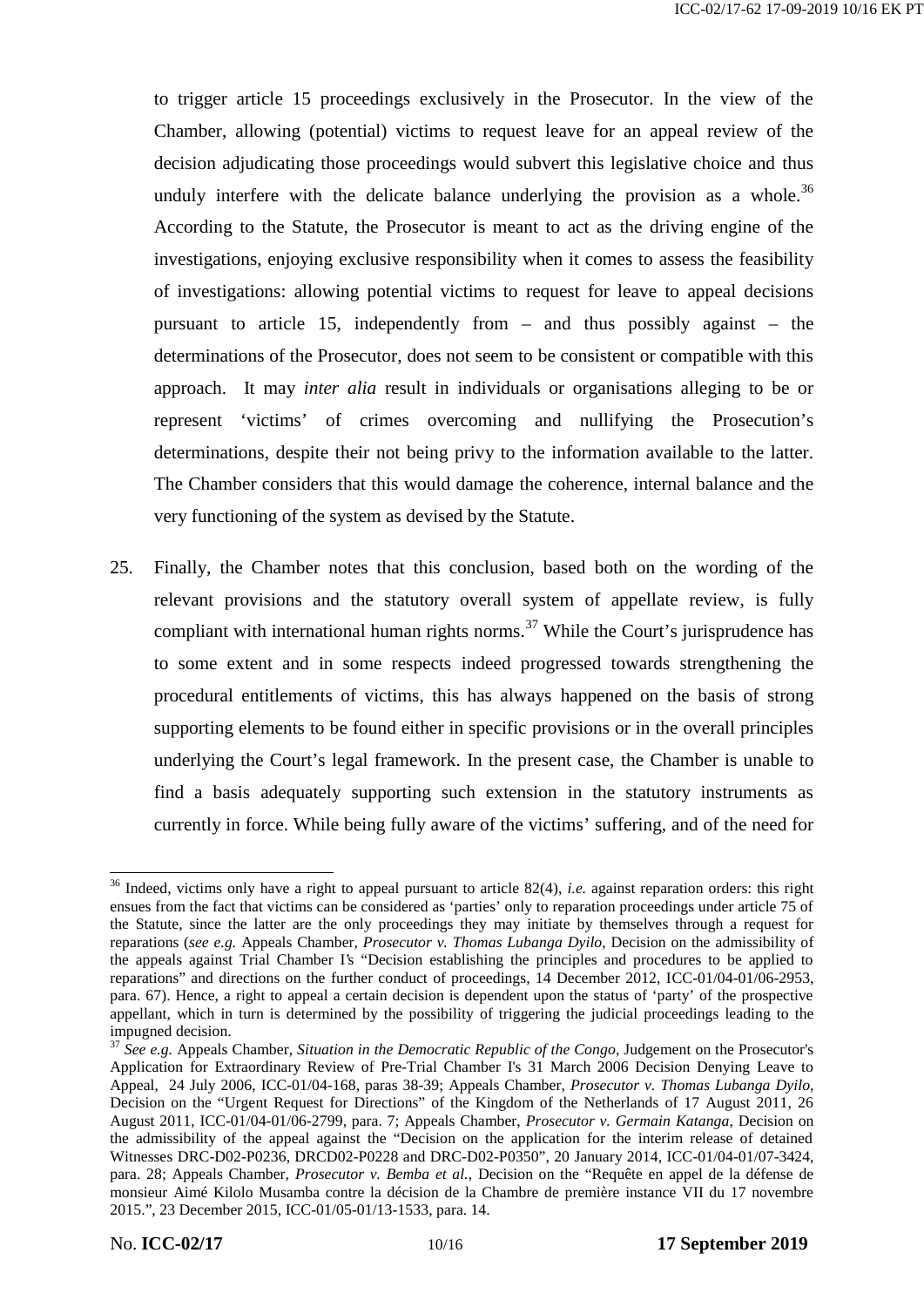international criminal justice to live up to their right to truth and justice and their rightful expectations to play a meaningful role, the Chamber believes that, in the absence of adequate support in the relevant texts, this need can only be addressed *de iure condendo*, *i.e.* as a matter of statutory reform, for which States parties are responsible.

26. In light of the above, the Chamber finds it unnecessary to address the merits of the issues raised in the Victims' Request and to determine whether one or more of them would qualify as appealable issues within the meaning of article 82(1)(d) of the Statute.

## **III. PROSECUTOR'S REQUEST**

27. The Prosecutor submits that three issues arising from the Article 15 decision qualify as 'appealable issues' within the meaning and for the purposes of article 82(1)(d) of the Statute and, accordingly, requests the Chamber to grant leave to appeal on those  $is sues.$ <sup>38</sup>

## **A. Preliminary considerations as to the scope of article 82(1)(d) of the Statute**

- 28. At the outset, the Chamber wishes to address the preliminary issue as to whether a decision under article 15 may fall within the scope of article 82(1)(d) of the Statute.
- 29. In the view of the Chamber, there are serious doubts as to the possibility to extend the scope of application of article  $82(1)(d)$  as far as to encompass decisions adopted in connection with preliminary examinations and, more specifically, in the context of proceedings under article 15. The Chamber believes that the scope and features of the preliminary examination phase are to some extent shaped by the type of mechanism having triggered the jurisdiction of the Court. When a situation has been referred either by a State Party or the United Nations Security Council, the Court's jurisdiction should be considered as fully triggered at the moment of the referral; accordingly, the ensuing preliminary examination may be considered as the earliest stage of the judicial proceedings.<sup>39</sup> On the contrary, when a preliminary examination is carried out by the Prosecutor on the sole basis of information received by individuals, groups, organisations and States under article 15 of the Statute, one may submit that the Court's

<sup>38</sup> Prosecutor's Request, paras 16-18, 20-23, 25-28, 31, 36, and 37-39.

<sup>39</sup> *See e.g.* Pre-Trial Chamber I, *Situation on the Registered Vessels of the Union of the Comoros, the Hellenic Republic and the Kingdom of Cambodia*, Decision on the Prosecutor's request for leave to appeal the "Decision on the 'Application for Judicial Review by the Government of the Union of the Comoros'", 18 January 2019, ICC-01/13-73.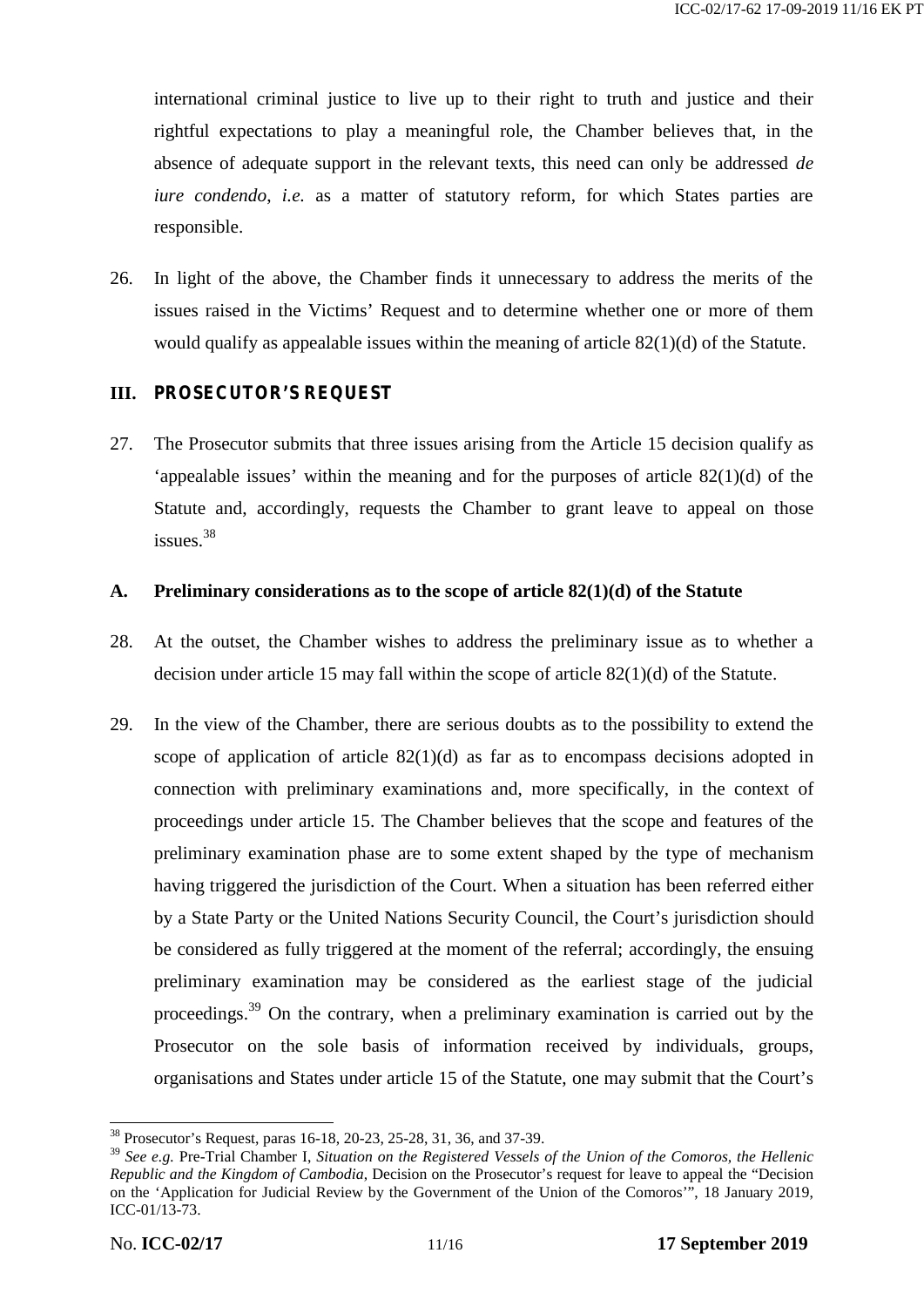jurisdiction is not 'fully triggered', unless and until the Chamber authorises the opening of an investigation. In the scenario currently before the Chamber, where an authorisation to investigate has been rejected, one may submit that the exercise of the Court's jurisdiction is strictly limited – and instrumental – to allowing the Chamber to exercise its specific, fundamental and decisive filtering role in accordance with article 15 of the Statute.<sup>40</sup> Accordingly, there would be no room for potential additional litigation at the appellate stage as a result of the application of article 82(1)(d).

- 30. Additional questions along the same lines may arise from the drafters' choice to make reference to '[e]ither party' to indicate those entitled to submit an application under article 82(1)(d) of the Statute. This choice might be read as signalling the intent to restrict the scope of application of this provision to a procedural context where judicial criminal proceedings have already been started and are at hand, excluding any and all stages which are preliminary to it. The two natural parties to criminal proceedings are the Prosecution and the defence; in the absence of a specific explicit provision to this effect, doubts arise as to the possibility that victims may qualify as 'parties' for the purposes of requesting a leave to appeal. Such doubts are inevitably stronger when it comes to potential victims, *i.e.* individuals whose claims to have suffered harm within the meaning of rule 85 of the Rules have not yet been scrutinised by the relevant organs.
- 31. One may even go so far as to consider that, at the pre-authorisation stage, no 'parties' are yet involved in the proceedings. First, in the absence of identified or identifiable suspects, there is no need for the defence to be involved. Second, in the context of proceedings under article 15, the Prosecutor acts as an impartial organ of justice responsible for requesting the Pre-Trial Chamber to authorise the opening of an investigation and hence cannot be considered as a 'party'. The Chamber also notes that article 15 decisions – unlike other decisions issued by the Pre-Trial Chamber, such as those under article  $57(3)(d)$  of the Statute – are not listed among the appealable acts in article 82 of the Statute; without being *per se* decisive, it appears reasonable to hold that this may be the result of a purposeful exclusion by the drafters.
- 32. Finally, it should also be borne in mind that a Chamber's rejection of a request for authorisation to investigate under article 15 does not prevent the Prosecutor to return before the Pre-Trial Chamber with a new request pursuant to articles 15(5) and 53(4) of the Statute. A number of options are available to the Prosecutor to submit new requests:

<sup>40</sup> *See* Article 15 Decision, para. 30.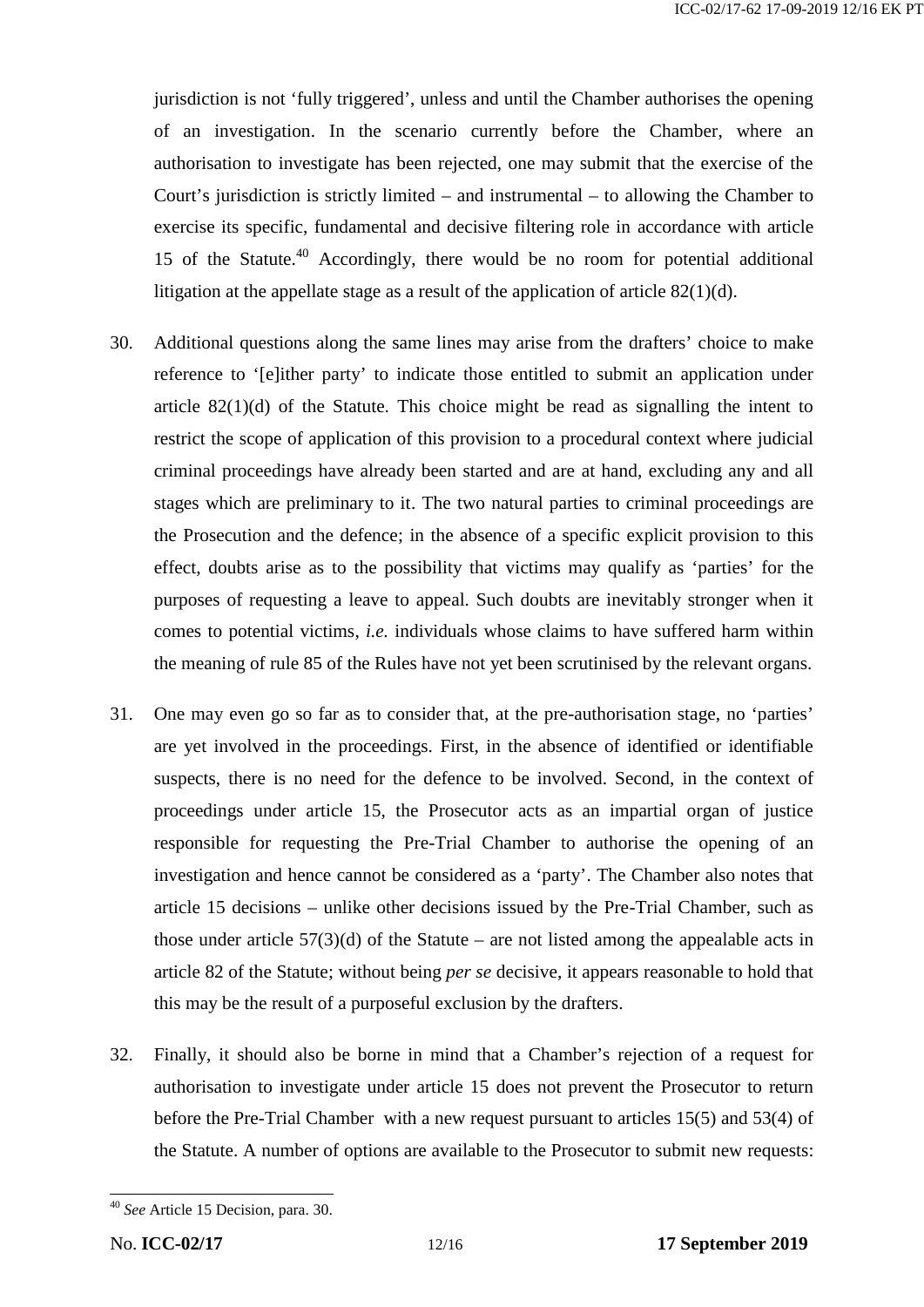they may (i) be based on new facts or evidence pursuant to article 15(5); (ii) allege that relevant changes have occurred in the conditions previously considered by the Chamber, thus requiring a new assessment; or (iii) amend, including by way of narrowing its focus, the material, geographical and temporal scope of the requested investigation and/or provide new information so as to allow and require the Chamber to assess the relevant requirements anew. In this perspective, it does not seem unreasonable to conclude that the drafters might have taken the view that the statutory possibility for the Prosecutor to have the Chamber consider a new request would make appellate scrutiny under article 82(1)(d) redundant.

33. In light of the above, the Chamber considers that, as a matter of principle, several serious doubts exist as to the possibility to apply for leave to appeal decisions issued under article 15 pursuant to article  $82(1)(d)$  of the Statute. By the same token, the Chamber is also mindful of the novel and complex nature of the matter, as well as of the impact that a decision sanctioning the inapplicability *in limine* of article 82(1)(d) may have in the context of these specific proceedings. Accordingly, it still finds it necessary and appropriate to nevertheless approach the resolution of the Prosecutor's Request on the basis of article  $82(1)(d)$  of the Statute and, accordingly, to proceed with the analysis of the issues identified by the Prosecutor as appealable within the meaning and for the purposes of article 82(1)(d) of the Statute.

# **B. Determinations of the Chamber in respect of the Prosecutor's First, Second and Third issues**

- 34. The Prosecutor seeks leave to appeal in respect of the following three issues:
	- (i) 'Whether articles 15(4) and 53(1)(c) require or even permit a Pre-Trial Chamber to make a positive determination to the effect that investigations would be in the interests of justice' ('First Issue'); $^{41}$
	- (ii) 'Whether the Pre-Trial Chamber properly exercised its discretion in the factors it took into account in assessing the interests of justice, and whether it properly appreciated those factors' ('Second Issue'); $^{42}$
	- (iii) 'Whether article 15, or any other material provision of the Statute, limits the scope of any investigation that the Pre-Trial Chamber may authorise to the

<sup>&</sup>lt;sup>41</sup> Prosecutor's Request, para. 15.<br><sup>42</sup> Prosecutor's Request, para. 19.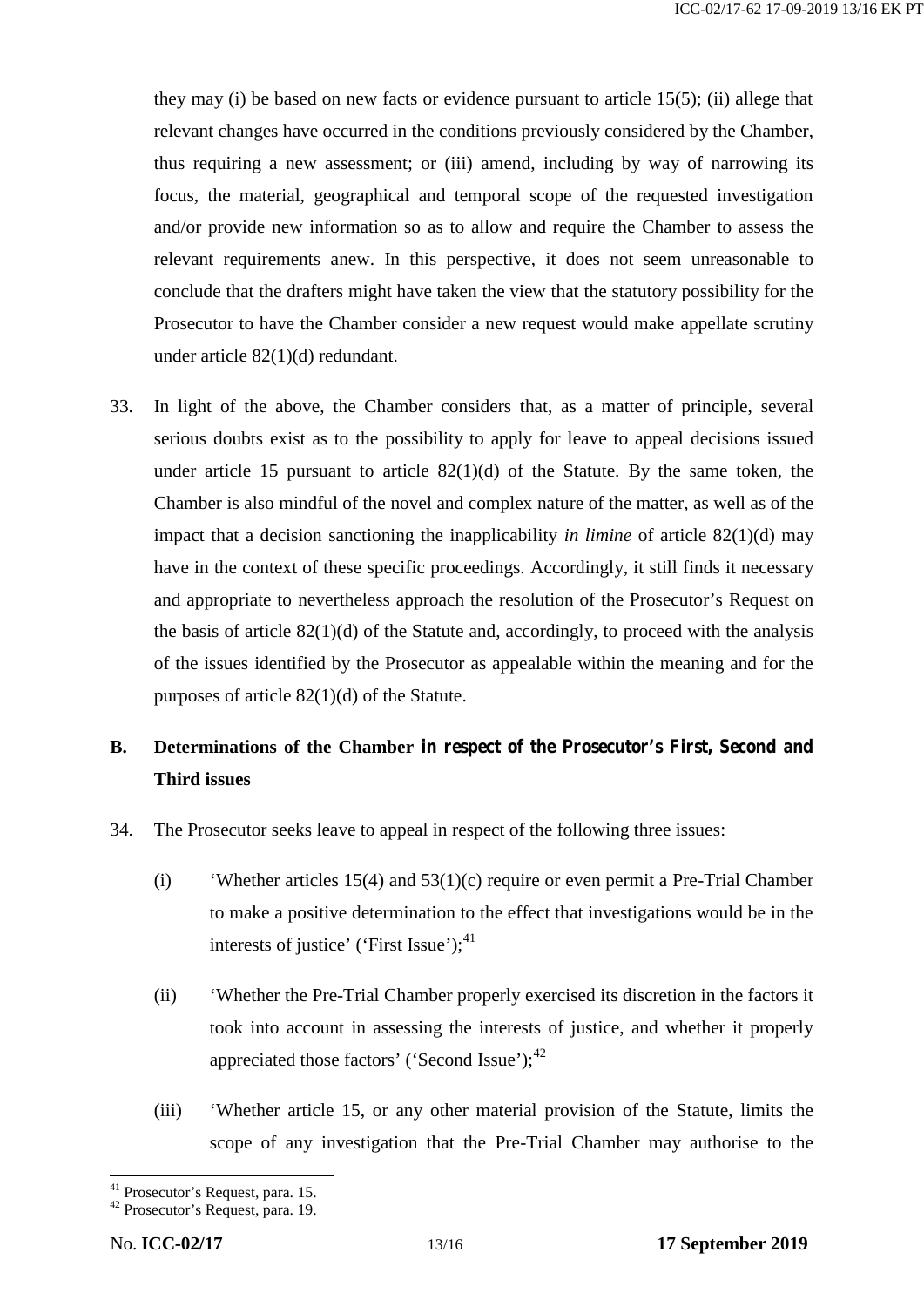particular incidents identified by the Prosecutor in her application under article 15(3), and incidents closely linked to those incidents' ('Third Issue').<sup>43</sup>

35. It has since long been well-established in the case law of the Court that an interlocutory appeal pursuant to article  $82(1)(d)$  of the Statute can only be allowed in respect of issues arising out of the impugned decision, meaning issues essential for the disposition of the matter. In addition, appeal can only be certified in respect of issues which would significantly affect the fair and expeditious conduct of the proceedings or the outcome of the trial, and for which, in the opinion of the Chamber, immediate appellate resolution may materially advance the proceedings.

## **1. The First and the Second Issue**

- 36. The First Issue regards whether there exists a necessity or possibility for a Pre-Trial Chamber to carry out an assessment of the 'interests of justice', pursuant to articles 15(4) and 53(1)(c) of the Statute, and to reach a positive determination in that regard for the purposes of authorising an investigation.<sup>44</sup> In the event that the first question is answered in the affirmative, the Prosecutor's Second Issue aims at identifying the proper and relevant factors a Pre-Trial Chamber must or may consider for the purposes of such assessment.<sup>45</sup> The Chamber considers that the two issues are tightly intertwined; to the extent that the Second Issue would not exist should the First Issue be answered in the negative, one may say that the Second Issue is dependent upon the First. Accordingly, the Chamber will address them jointly.
- 37. Both the First and the Second Issues address the core element of the Article 15 Decision, namely the Chamber's determination not to authorise the investigation on the basis of finding that investigation would not be in the interests of justice. As such, they both do arise from the Decision. Furthermore, to the extent that the Prosecutor submits that the approach taken by the Chamber has a negative impact on its very ability to honour some of the core responsibilities of its mandate, they neither consist of 'a mere disagreement or conflicting opinion', nor do they represent a hypothetical concern or abstract legal question.
- 38. Second, the Chamber is satisfied that the First and Second Issues may have an impact on the fairness and expeditiousness of the proceedings. An appellate determination on

<sup>43</sup> Prosecutor's Request, para. 24.<br>
<sup>44</sup> Prosecutor's Request, paras 3, 29.<br>
<sup>45</sup> Prosecutor's Request, paras 3, 29.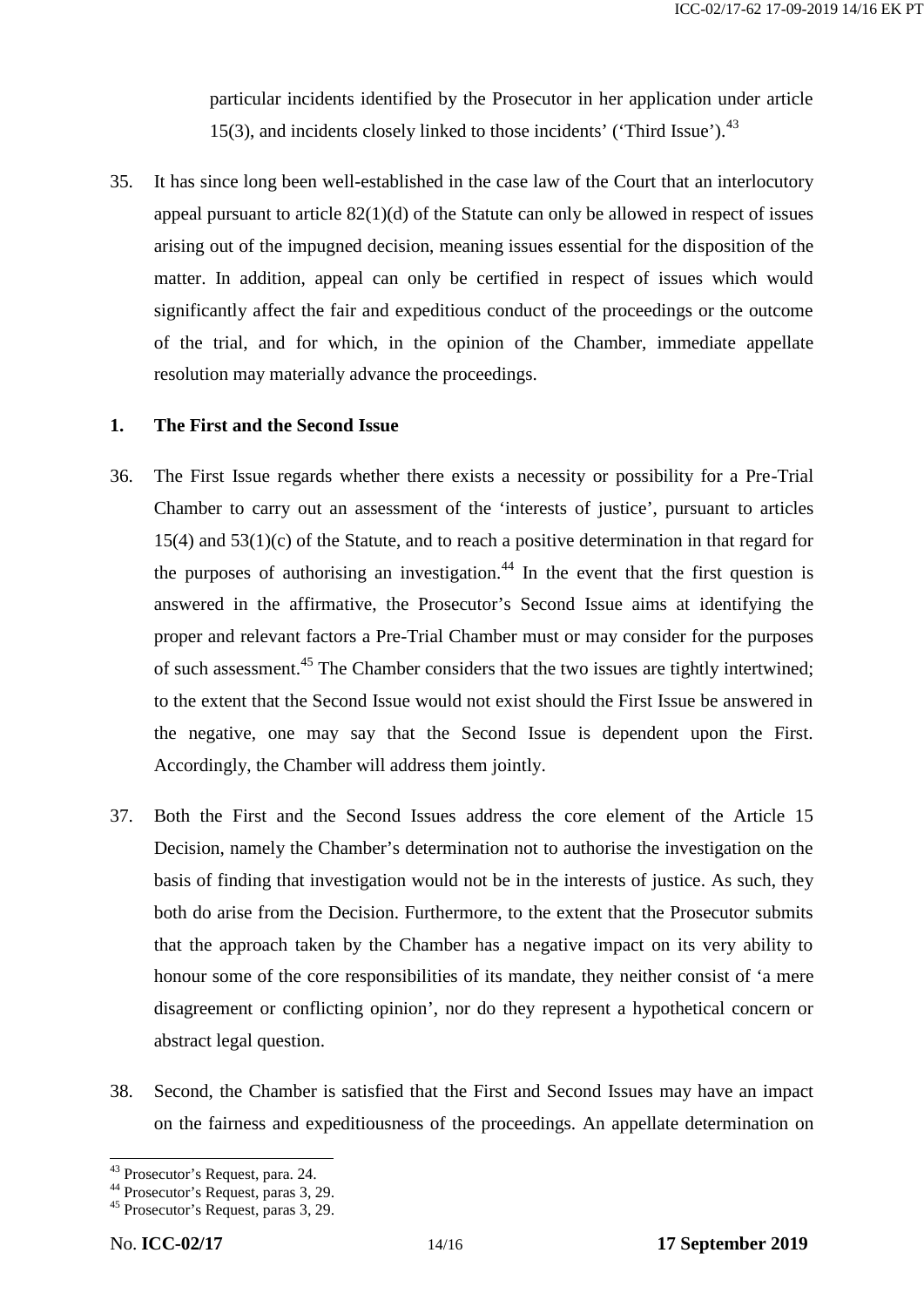the parameters and criteria of an article 15 request's assessment would indeed benefit the Prosecution in terms of legal certainty in matters concerning preliminary examinations, by allowing it to appropriately shape and focus its efforts including for the purposes of avoiding that the right to submit requests under article 15(5) to the Chamber be deprived of meaningful content. The Chamber also believes that allowing an appellate review of the First and Second Issues by the Appeals Chamber may also contribute to materially advance proceedings in this situation.

39. For these reasons, the Chamber is satisfied that the First and Second Issues amount to appealable issues within the meaning and for the purposes of article  $82(1)(d)$  of the Statute.

#### **2. The Third Issue**

- 40. The Third Issue relates to the understanding of the scope of any investigation authorised by a Pre-Trial Chamber under article 15 of the Statute.<sup>46</sup>
- 41. The Third Issue takes issue with a specific part of the decision in which the Chamber expressed its opinion with regard to some of the arguments contained in the Prosecutor's Article 15 Request.<sup>47</sup> However, the Chamber notes that those determinations were not essential to the decision, as they did not constitute the basis for the Chamber's determination to reject the request for authorisation. Accordingly, rather than an issue arising from the decision and essential for the determination of the matter, the Third Issue rather qualifies as an abstract legal question, as such unsuitable to warrant granting an application under article 82(1)(d) of the Statute.

 $46$  Prosecutor's Request, paras 3, 29.<br> $47$  Article 15 Decision, paras 40-42.